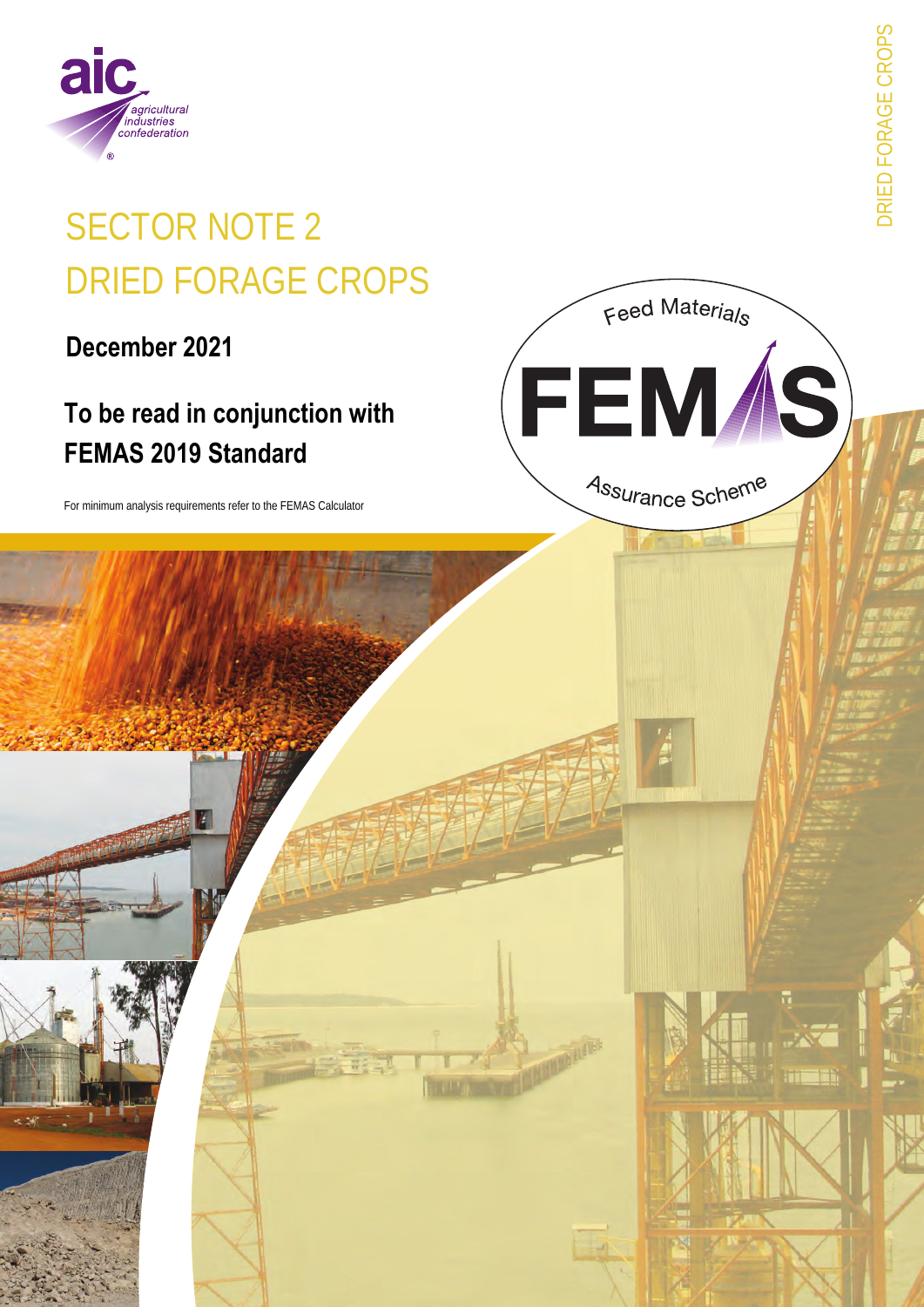## FEMAS Sector Note No. 2 – Forage Crops

These Sector Notes apply to businesses processing Forage Crops into animal feed, including: Lucerne / Alfalfa, Sanfoin, Clover, Lupins after flowering, Vetches, Herbage Legumes, Herbage Grasses and Protein Concentrates obtained from Lucerne / Alfalfa juice and from Grasses.

These Notes are not exhaustive, and are intended to assist in the application of the corresponding requirements of the FEMAS Standard and are not to be considered in isolation.

**Section 1** of these Sector Notes includes definitions of specific relevance to this sector.

**Section 2** of these Sector Notes includes those additional requirements of the FEMAS Scheme specific to this sector and with which Participants **must** comply in order to achieve certification under the FEMAS Scheme.

**Section 3** of these Sector Notes includes additional guidance (shown in italics) specific to this sector, which will assist Participants in interpreting the FEMAS Standard for their sector.

**NOTE: Revisions introduced in this edition of the Sector Notes are highlighted in Bold Blue**

#### 1 Definitions

| <b>Forage Crops</b>                                                       | Lucerne / alfalfa, sanfoin, clover, lupins after flowering, vetches, herbage |  |  |
|---------------------------------------------------------------------------|------------------------------------------------------------------------------|--|--|
|                                                                           | legumes, herbage grasses and protein concentrates obtained from              |  |  |
| lucerne / alfalfa juice and from grasses, which may have been dried prior |                                                                              |  |  |
|                                                                           | to supply as animal feed.                                                    |  |  |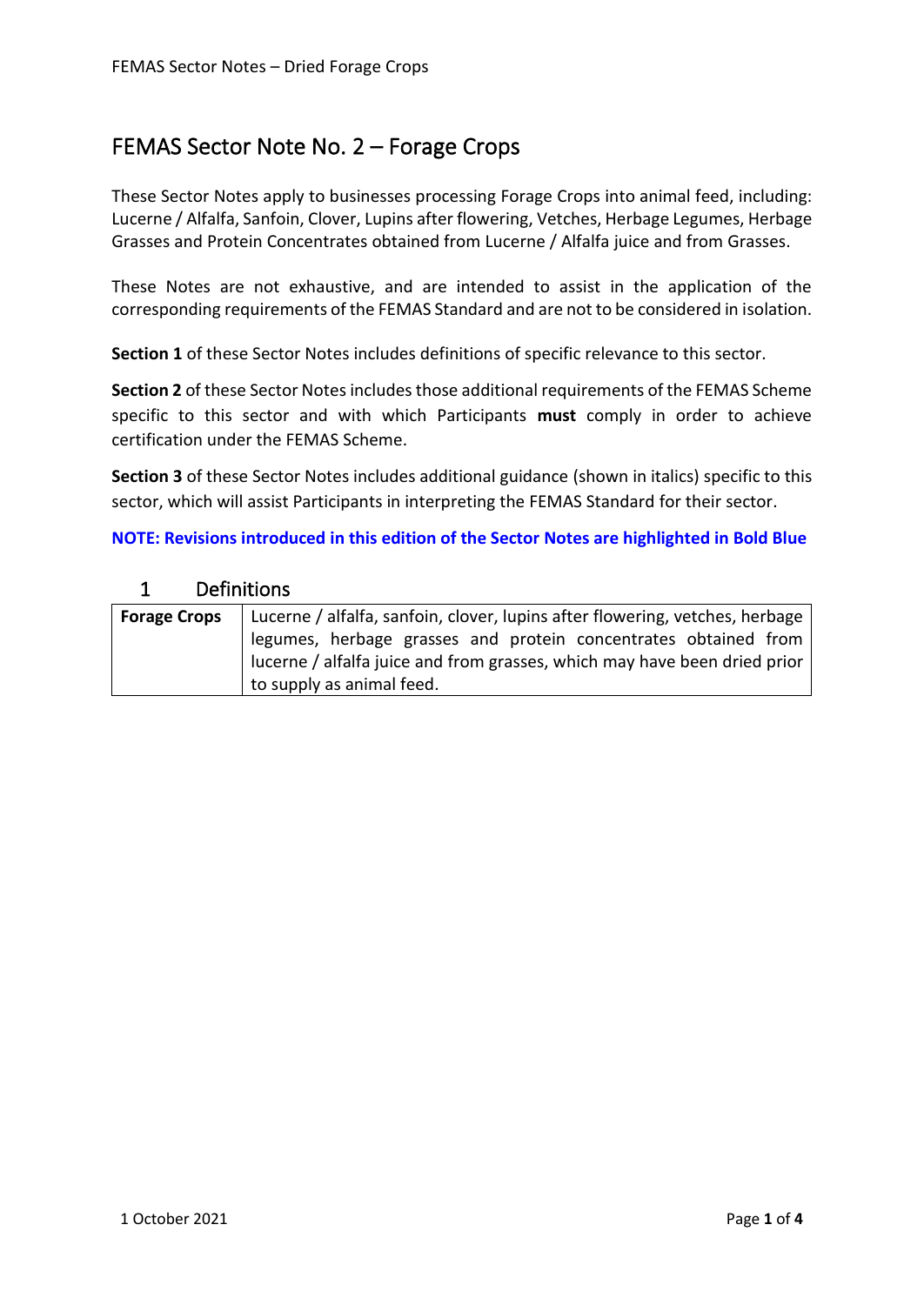### 2 Additional Sector-Specific Requirements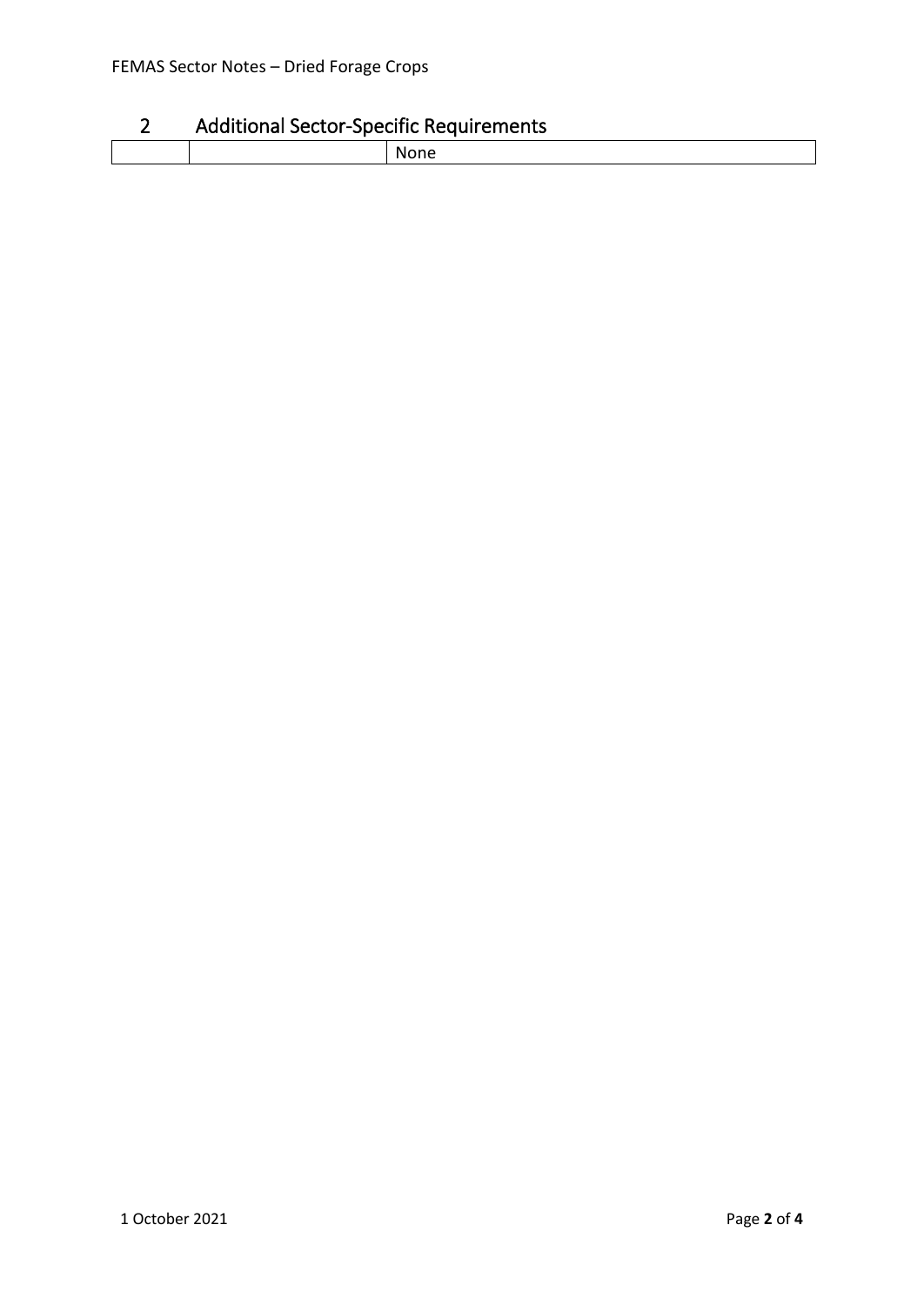# 3 Sector-Specific Guidance

| <b>B</b> 1.7    | <b>HACCP and Feed Safety</b>                                                    | Sector-specific potential hazards include but are not                                                                                                                                                                                                                                                                                                                                                                                                                                                                                                                                                                                                                                                                                                                                                                                                                                                                                                                                                                                                                                                                                                    |
|-----------------|---------------------------------------------------------------------------------|----------------------------------------------------------------------------------------------------------------------------------------------------------------------------------------------------------------------------------------------------------------------------------------------------------------------------------------------------------------------------------------------------------------------------------------------------------------------------------------------------------------------------------------------------------------------------------------------------------------------------------------------------------------------------------------------------------------------------------------------------------------------------------------------------------------------------------------------------------------------------------------------------------------------------------------------------------------------------------------------------------------------------------------------------------------------------------------------------------------------------------------------------------|
|                 | <b>Risk Assessment</b>                                                          | limited to:                                                                                                                                                                                                                                                                                                                                                                                                                                                                                                                                                                                                                                                                                                                                                                                                                                                                                                                                                                                                                                                                                                                                              |
|                 |                                                                                 | Hazards as a consequence of wildlife activity<br>animals being caught in mowing<br>e.q.<br>machines, feathers from roosting birds and<br>presence of badger latrines.<br>Undesirable plant species (including from field<br>margins) inadvertently being incorporated into<br>crops (e.g. ragwort, hemlock,<br>forage<br>nightshade species, etc)<br>The presence of toxic weed seeds (including<br>$\bullet$<br>from field margins) inadvertently incorporated<br>into forage crops<br>Glass, metal and other hazards entering<br>harvesting machines due to human activity<br><b>Hazards</b> introduced by applications<br><b>of</b><br>fertilisers, soil improvers etc. e.g. accumulated<br>undesirable substances present in the soil (e.g.<br>cadmium, lead, mercury, arsenic, etc.),<br>manure, slurry or sewage sludge applied on<br>the fields<br>Presence of pollutants, such as Dioxin and<br>heavy metals dispersed from nearby industrial<br>incineration and other industrial activities<br>Failure to comply with specified harvest interval<br>$\bullet$<br>following the<br>periods<br>application<br>οf<br>agrochemicals or fertilisers |
| G <sub>2</sub>  | <b>Personnel</b>                                                                | This includes personnel responsible for growing and<br>harvesting crops.                                                                                                                                                                                                                                                                                                                                                                                                                                                                                                                                                                                                                                                                                                                                                                                                                                                                                                                                                                                                                                                                                 |
| GZ              | <b>Handling and</b>                                                             | This includes harvest equipment, farm vehicles and any                                                                                                                                                                                                                                                                                                                                                                                                                                                                                                                                                                                                                                                                                                                                                                                                                                                                                                                                                                                                                                                                                                   |
|                 | <b>Processing Equipment</b>                                                     | handling equipment used in the forage drying                                                                                                                                                                                                                                                                                                                                                                                                                                                                                                                                                                                                                                                                                                                                                                                                                                                                                                                                                                                                                                                                                                             |
|                 |                                                                                 | operation by either the participant or their suppliers<br>and subcontractors.                                                                                                                                                                                                                                                                                                                                                                                                                                                                                                                                                                                                                                                                                                                                                                                                                                                                                                                                                                                                                                                                            |
| G8              | <b>Plant Calibration</b>                                                        | This includes equipment used during the growing and<br>harvesting of crops.                                                                                                                                                                                                                                                                                                                                                                                                                                                                                                                                                                                                                                                                                                                                                                                                                                                                                                                                                                                                                                                                              |
| H <sub>12</sub> | <b>Equipment Intended to</b><br><b>Control Physical</b><br><b>Contamination</b> | This includes equipment used during the growing and<br>harvesting of crops.                                                                                                                                                                                                                                                                                                                                                                                                                                                                                                                                                                                                                                                                                                                                                                                                                                                                                                                                                                                                                                                                              |